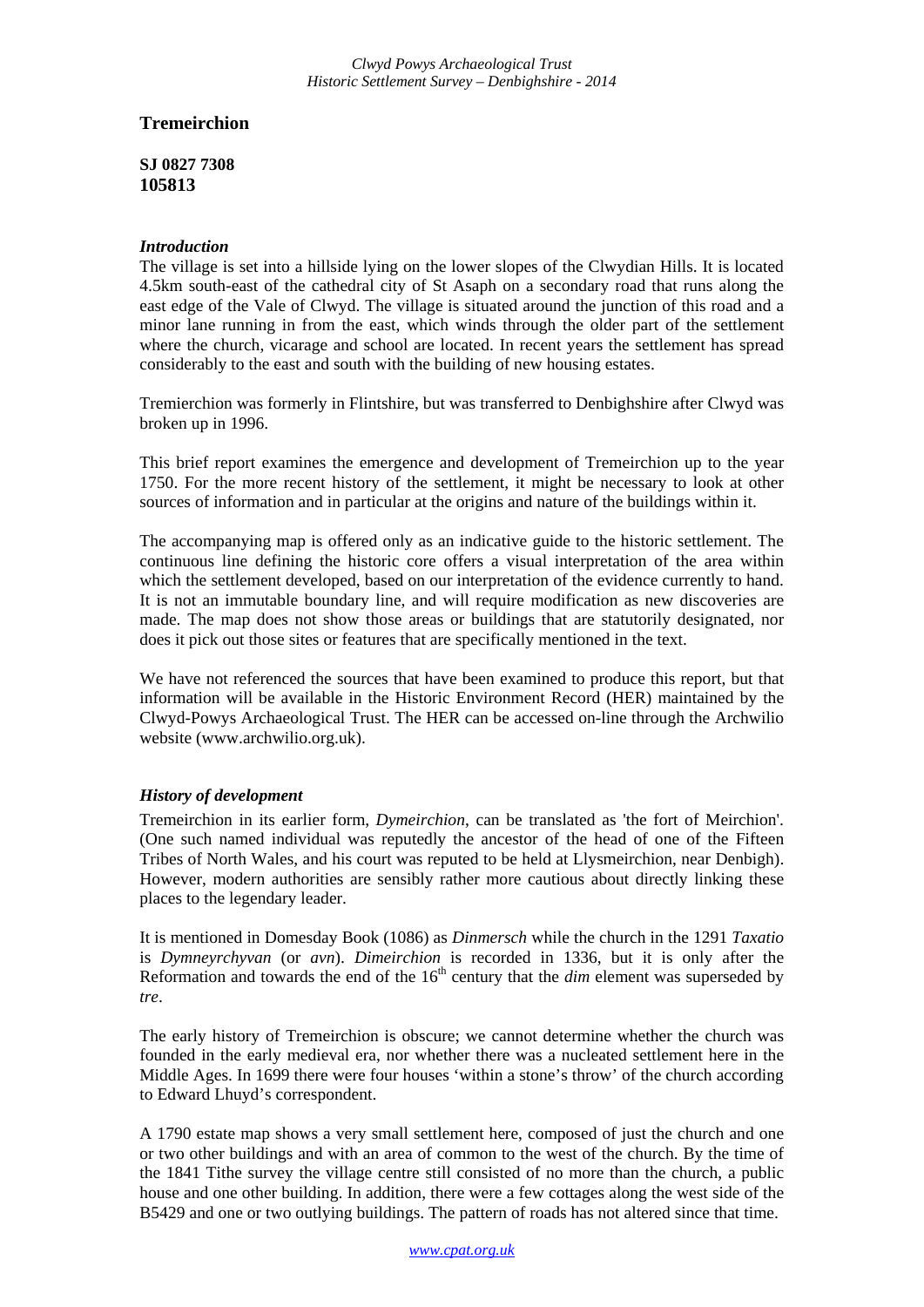## *The heritage to 1750*

Tremeirchion church formerly dedicated to the Holy Trinity, now Corpus Christi, a very uncommon dedication (102162), is first mentioned in 1291. The building is designed as a single chamber, with a north transept added in 1864. There is a western bellcote and a large south porch. The south doorway and a blocked western one may be  $14<sup>th</sup>$ -century, and from this it might be inferred that some of the fabric could be of a similar age. The roof is late medieval and arched-braced, but at the east end it has the trussed rafters of a former wagon ceiling. There is a Perpendicular font, some fragments of  $15<sup>th</sup>$ -century stained glass, fragments of  $13<sup>th</sup>$  and  $14<sup>th</sup>$ -century sepulchral slabs, a  $14<sup>th</sup>$ -century effigy of a knight, a late  $14<sup>th</sup>$ -century canopied tomb with the effigy of a former incumbent, a parish chest dated to 1740 and two hatchments.



*Tremeirchion churchyard cross, photo 3053-0018, © CPAT 2014* 

The older part of the churchyard (105833) was polygonal in shape, with only the vaguest trace of curvilinearity. It was enlarged in 1864, and the level of the eastern extension is noticeably lower than that of the original. The elaborately carved head of the medieval churchyard cross was sold in 1862, ending up at the neighbouring St Beuno's College